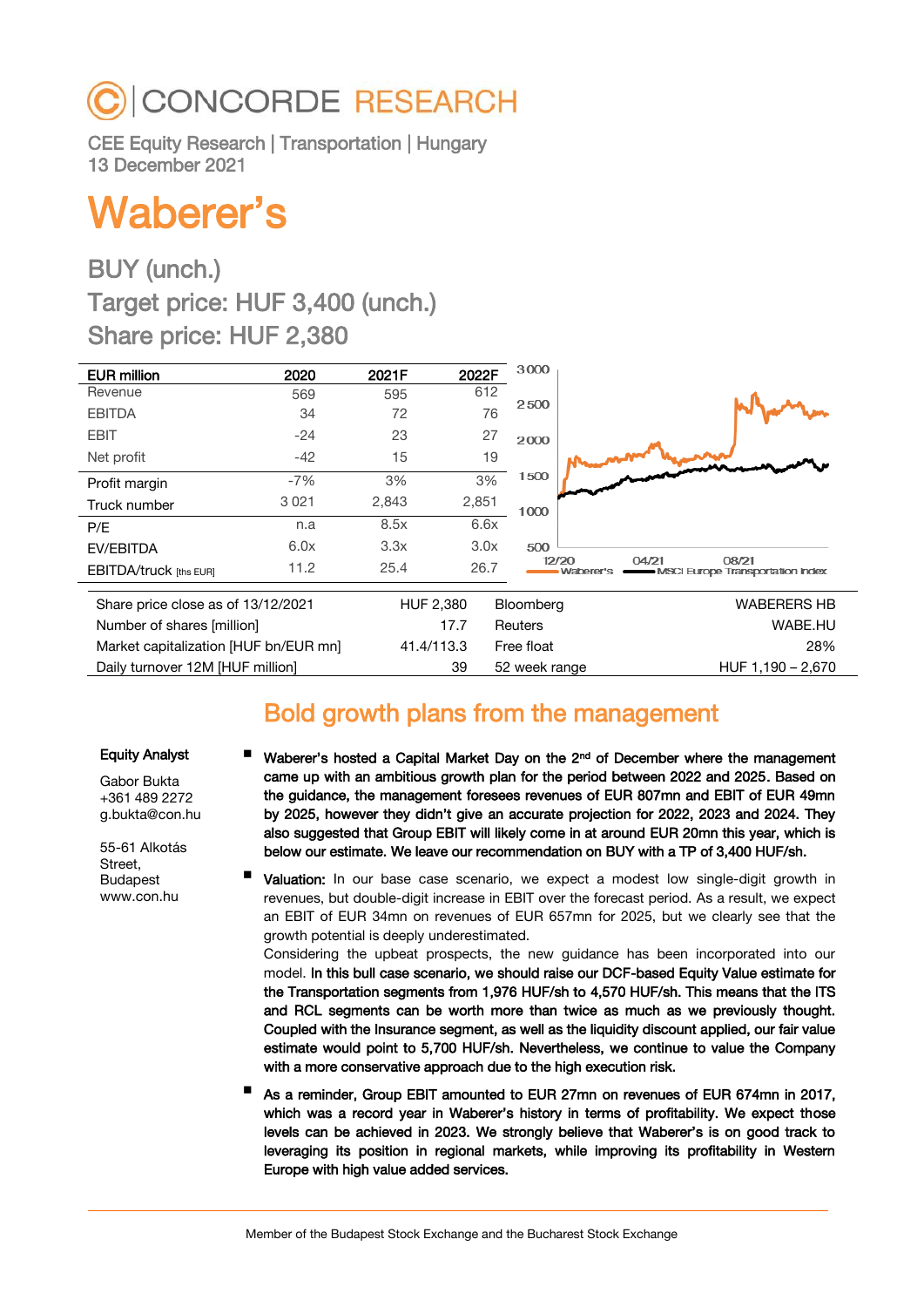### STRATEGY UPDATE

The management revealed that the growth strategy consists of 3 pillars: (1) infrastructure development, (2) service complexity expansion, (3) diversification.



Source: Waberer's

- $\circ$  Infrastructure development I. Fleet replacement: During the past 3 years, Waberer's hasn't renewed its fleet as a result of the financial distress and low utilization, but after liquidity position stabilized in 2021, fleet replacement is on the table again. By the end of 2022, Waberer's expects that more than 45% of the fleet will have been replaced. There are a number of positive impacts of the program. Operational costs including fuel and repair costs can be substantially reduced, while carbon footprint is decreasing. As a result, brand value and working conditions can be improved. The management expects EUR 2.5-3.5mn direct cost saving from the fleet replacement, but lease costs will increase somewhat due to the higher purchase price of vehicles.
- $\circ$  Infrastructure development II. Warehouse development: Waberer's intends to develop in 2 or 3 steps a 50-60ths sqm own warehouse close to Budapest, which could help reduce operational cost as well. The warehouse could be installed by a semi-automatic system and solar panels for providing 100% green energy. Between 2022 and 2024, CAPEX of the project could be worth EUR 30-35mn, but the annual cost saving is expected to exceed EUR 1.5mn.
- o Service complexity expansion I. ITS VAS.: Waberer's aims to provide high value added services (VAS), including transportation of special goods, intermodal services, Flexible and high volume capacity guarantee, Transportation of high value goods with track & trace service, air cargo services. The Co. also wants to increase the number of alternative fuel vehicles as more and more clients require this type of service to reach carbon neutrality sooner. Currently, VAS services only account for 16% of total revenues, but this is seen at 54% by 2025. More importantly, VAS services are expected to increase margins by at least 5%pts.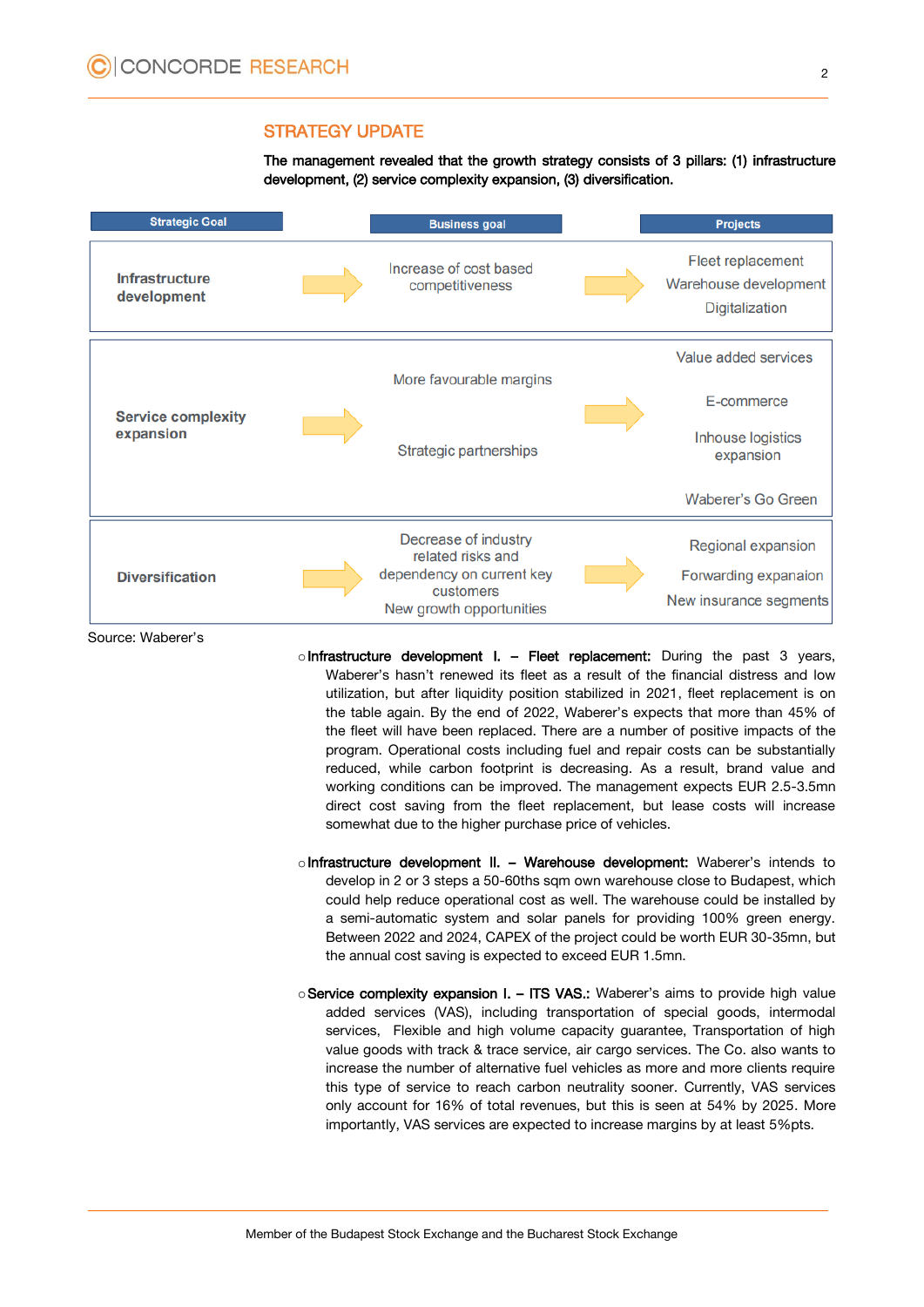- oService complexity expansion II. E-commerce service: Waberer's intends to exploit the growth of e-commerce with the current service of retail chains. Competition level on the home delivery market of big size products is significantly lower compared to home delivery of small size & FMCG products, while the size & financial strength of Waberer's Group provides good market entry opportunity in case regulation of city logistics requires instant switch to environmental friendly vehicles. Financial impact will be negligible, in our view.
- o Service complexity expansion III. In-house logistics: This sub-segment is the highest value added service in the logistics supply chain, but a long sales process is needed to gain orders. Waberer's intends to increase the customer base of strategic partnership and reach deeper integration supply chain process of current customers by also cooperating with the suppliers of these customers. Compared to 2021, revenues and EBIT can be lifted by EUR 25-30mn and EUR 3.5-4.0mn, respectively.
- $\circ$  Service complexity expansion IV. Waberer's Go Green: (1) With intermodal services starting to reform the sector, Waberer's keeps its focus on clients with high quality demand at its intermodal service. They expect EUR +5-6mn revenue increase in 2025, which look quite conservative in our view, given the massively growing trend toward this type of service. (2) Waberer's is currently testing alternative fuel vehicles in the RCL segment with Volvo and Renault and an active sales activity launched for temporary and LT services.
- oDiversification I. Regional expansion: Waberer's identified further growth opportunities in the CEE region, especially in Serbia, Croatia and Slovakia. Though they didn't disclose the financial impact of the expansion, the management and the strategic owners envisaged to put Waberer's the market leader in regional logistics. Regional consolidation may start next year.
- $\circ$  Diversification II. WHB Insurance market strategy: WHB has gone through an uplifting evolution over the past 5 years as  $3<sup>rd</sup>$  party revenues more than doubled during this period. At this stage, the management envisaged Growth 3.0 strategy from 2022. They concluded that there is further growth opportunities in real estate and health care insurance segments.

### KEY TAKEAWAYS

Potential impact of these projects could be significant both in absolute and margin terms. Compared to our base case scenario, Group EBIT margin could widen by 1%pt by 2025 if the management delivers its ambitious guidance. We would highlight some important points regarding the strategy:

- oWaberer's will save millions of euros on investing in new technologies and own warehouse.
- $\circ$  The Company is still a unique logistics and transportation service provider in the region, which can be exploited in the mid-term.
- oWe are of the view that customer's demand for alternative fuel vehicles will likely accelerate the consolidation due to higher purchasing prices. This may squeeze smaller players out of the market.
- oWaberer's could take advantage of its owners' interests in the real estate and healthcare sectors when it comes to the expansion of the insurance segment – Indotek owns a lot of properties, while Gyorgy Waberer owns Waberer Medical Centre, which is a major player in private healthcare in Budapest.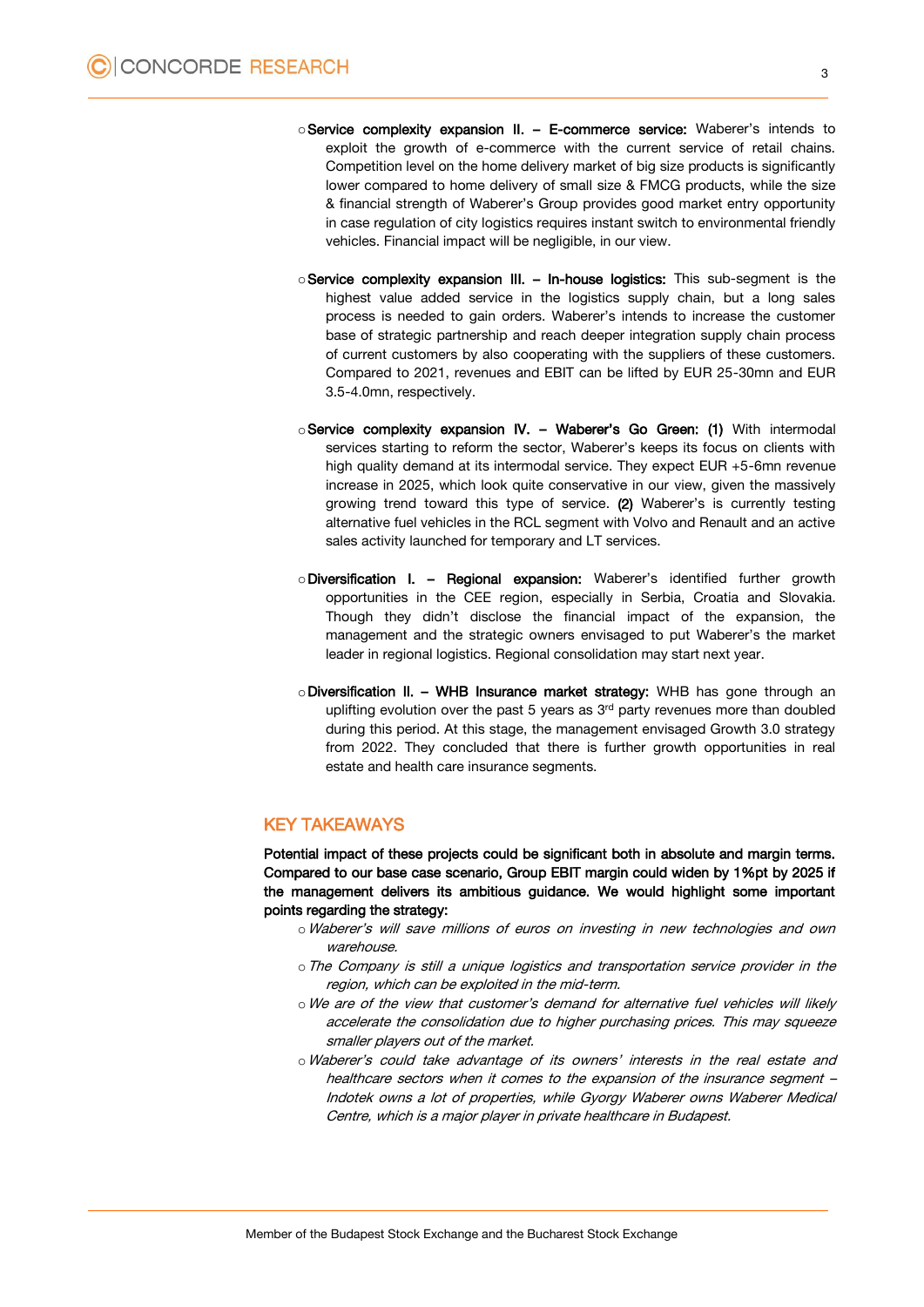













### Avg. revenues per truck [ths EUR] Avg. EBITDA per truck [ths EUR]





### Indebtedness **Liquidity ratios**



Member of the Budapest Stock Exchange and the Bucharest Stock Exchange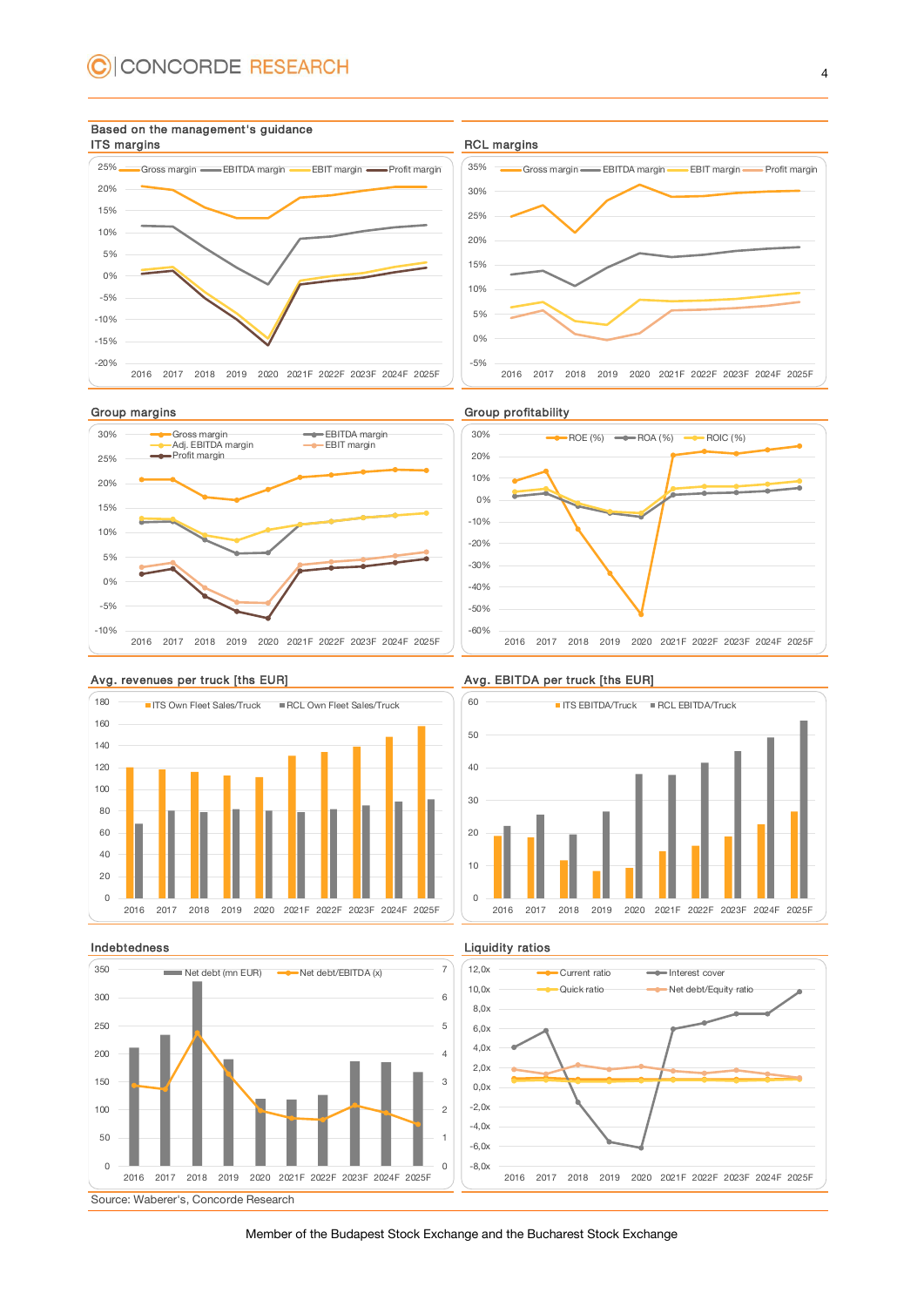### BULL CASE DCF

| <b>Transportation segments (ITS+RCL)</b> | 2022F    | 2023F    | 2024F | 2025F | 2026F       |
|------------------------------------------|----------|----------|-------|-------|-------------|
| Revenue                                  | 551      | 577      | 630   | 709   | 735         |
| <b>Gross Profit</b>                      | 123      | 134      | 150   | 169   | 178         |
| Gross margin                             | 22,3%    | 23,2%    | 23.8% | 23.8% | 24,2%       |
| <b>Recurring EBITDA</b>                  | 66       | 75       | 87    | 100   | 107         |
| $-D&A$                                   | $-51$    | $-56$    | $-59$ | $-63$ | $-63$       |
| <b>EBIT</b>                              | 15       | 19       | 28    | 37    | 44          |
| EBIT margin                              | 2.8%     | 3,3%     | 4.4%  | 5,3%  | 6,0%        |
| $-TAX$                                   | $-2$     | $-2$     | $-3$  | $-4$  | $-5$        |
| <b>NOPLAT</b>                            | 14       | 17       | 24    | 33    | 39          |
| $+D&A$                                   | 51       | 56       | 59    | 63    | 63          |
| $+/-$ WC                                 | $-5$     | $\Omega$ | $-1$  | $-1$  | $\mathbf 0$ |
| - (CAPEX + Lease payment)                | $-71$    | $-86$    | $-84$ | $-83$ | $-63$       |
| Capex/Sales                              | 13%      | 15%      | 13%   | 12%   | 9%          |
| Capex/Depreciation                       | 140%     | 154%     | 143%  | 133%  | 100%        |
| <b>FCFF</b>                              | $-12$    | $-14$    | $-2$  | 11    | 38          |
| <b>WACC</b>                              | 8,5%     | 8,5%     | 8,5%  | 8,5%  | 8,5%        |
| <b>DF</b>                                | 0,92     | 0,85     | 0,78  | 0,72  | 0,67        |
| <b>DCF</b>                               | $-11$    | $-12$    | $-1$  | 8     | 26          |
| TV growth                                | 1,0%     |          |       |       |             |
| EV(TV)                                   | 344      |          |       |       |             |
| Enterprise Value (e-o-y 2021)            | 354      |          |       |       |             |
| -Debt (Estimated)                        | 195      |          |       |       |             |
| +Cash (Estimated)                        | 64       |          |       |       |             |
| - Minority                               | $\Omega$ |          |       |       |             |
| <b>Equity Value</b>                      | 223      |          |       |       |             |
| Number of shares                         | 17,7     |          |       |       |             |
| <b>Fair Value</b>                        | 4574     |          |       |       |             |

Source: Concorde Research

### BULL CASE FAIR VALUE ESTIMATE

Waberer's - Fair Value per share [HUF]

| 8000<br>6000<br>4000<br>2000 | 4574                                      | 1760      | 6334       | 633        | 5701            |
|------------------------------|-------------------------------------------|-----------|------------|------------|-----------------|
| 0                            | Transportation<br>segments (ITS +<br>RCL' | Insurance | Fair Value | DLOM (10%) | Adj. Fair value |

Source: Concorde Research

### **RISKS**

- **Market risks -** changing macroeconomic environment or sector-specific conditions have significant influence on the financial performance
- **Execution risk the Company goes through a substantial transformation**
- Regulatory risk the Company is exposed to the changes in the regulatory environment where it operates in Europe
- **Financial risk –** the Company has to comply with strict covenants as well as is exposed to FX translation risk
- **Insurance-specific risk**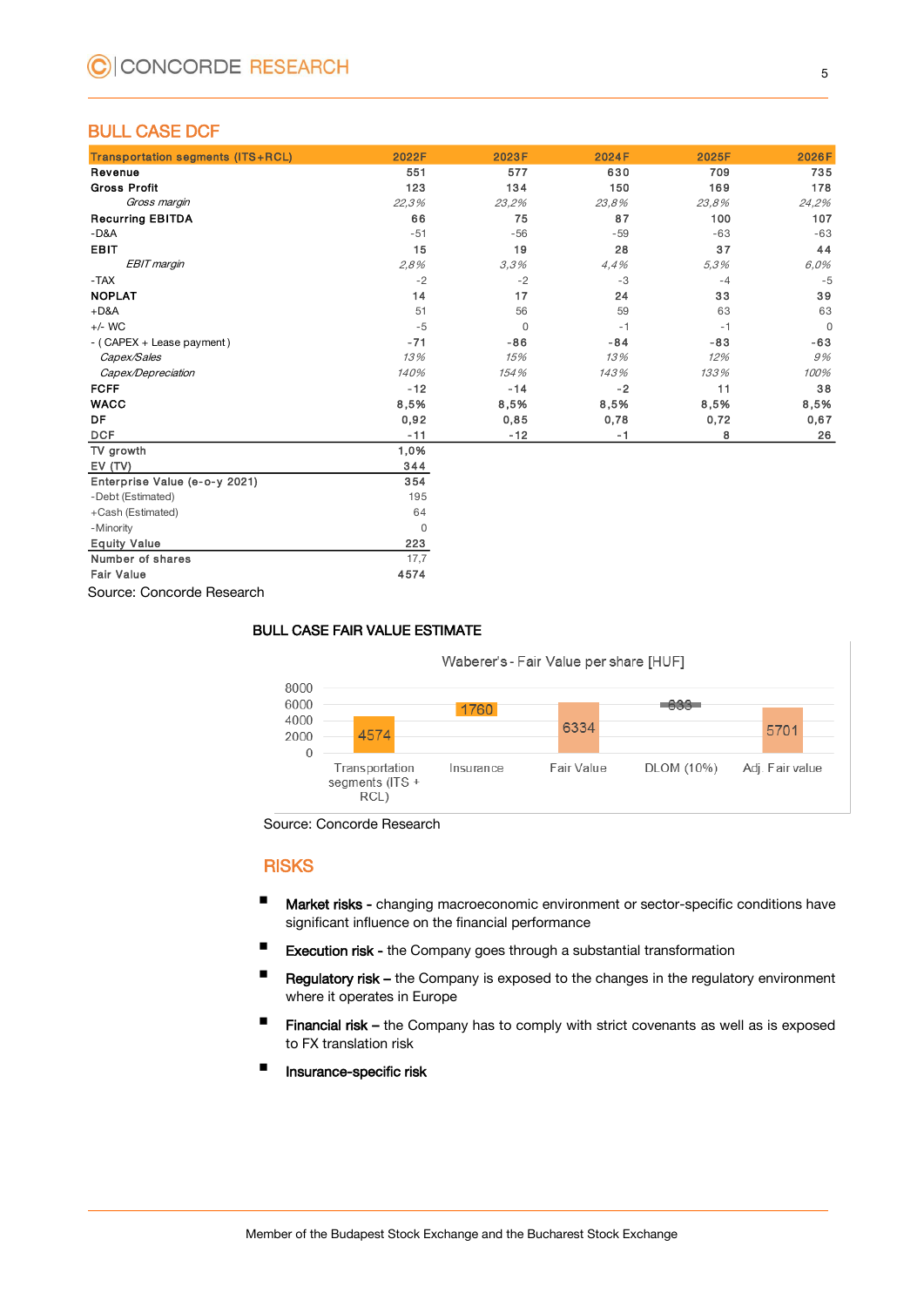### WABERER'S IN CHARTS – BASE CASE









### Avg. revenues per truck [ths EUR] Avg. EBITDA per truck [ths EUR]









Source: Waberer's, Concorde Research

Member of the Budapest Stock Exchange and the Bucharest Stock Exchange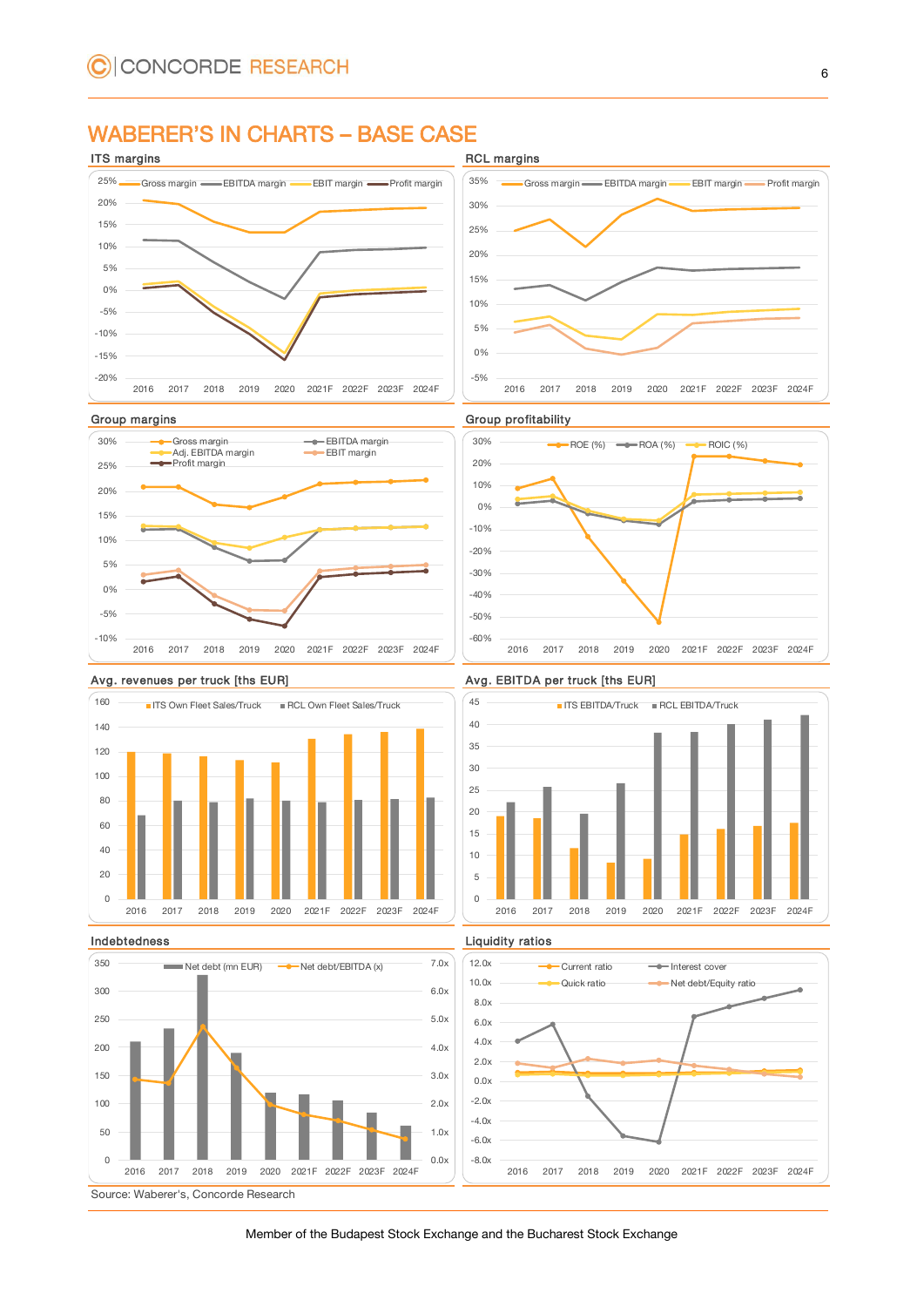## APPENDIX

### PROFIT AND LOSS [EUR MILLION]

| 2020                          |        | 2021   | 2022   | 2023   |
|-------------------------------|--------|--------|--------|--------|
| Revenue                       | 569    | 595    | 612    | 625    |
| <b>OPEX</b>                   | $-462$ | $-467$ | $-478$ | $-488$ |
| Gross profit                  | 107    | 128    | 133    | 137    |
| <b>EBITDA</b>                 | 34     | 72     | 76     | 79     |
| Non-recurring items           | 27     |        | 0      | 0      |
| <b>Recurring EBITDA</b>       | 60     | 72     | 76     | 79     |
| Depreciation and amortization | -58    | $-49$  | $-50$  | $-50$  |
| <b>EBIT</b>                   | $-24$  | 23     | 27     | 29     |
| Net financial result          | $-13$  | $-3$   | $-4$   | $-3$   |
| <b>EBT</b>                    | $-37$  | 19     | 23     | 26     |
| Tax                           | $-4$   | $-4$   | $-4$   | -5     |
| Net Income                    | $-42$  | 15     | 19     | 21     |
| <b>Recurring Net Income</b>   | $-15$  | 15     | 19     | 21     |

### BALANCE SHEET [EUR MILLION]

|                                     | 2017 | 2018     | 2019     | 2020     | 2021F    | 2022F    | 2023F    |
|-------------------------------------|------|----------|----------|----------|----------|----------|----------|
| Property                            | 21   | 69       | 69       | 61       | 64       | 67       | 67       |
| <b>Vehicles</b>                     | 294  | 322      | 154      | 93       | 93       | 93       | 93       |
| Total property, plant and equipment | 324  | 399      | 228      | 158      | 161      | 164      | 164      |
| Intangible assets                   | 62   | 61       | 50       | 34       | 34       | 34       | 34       |
| <b>TOTAL NON-CURRENT ASSETS</b>     | 453  | 543      | 389      | 166      | 166      | 166      | 166      |
| Inventories                         | 4    | 4        | 4        | 3        | 3        | 3        | 3        |
| Trade receivables                   | 119  | 114      | 112      | 73       | 98       | 104      | 106      |
| Cash and cash equivalents           | 59   | 58       | 51       | 76       | 79       | 89       | 110      |
| <b>TOTAL CURRENT ASSETS</b>         | 229  | 231      | 217      | 175      | 203      | 220      | 243      |
| <b>TOTAL ASSETS</b>                 | 681  | 774      | 606      | 499      | 530      | 550      | 573      |
| Shareholder's equity                | 163  | 139      | 98       | 56       | 71       | 90       | 111      |
| Non-controlling interest            | 8    | $\Omega$ | $\Omega$ | $\Omega$ | $\Omega$ | $\Omega$ | $\Omega$ |
| <b>TOTAL SHAREHOLDERS' EQUITY</b>   | 175  | 145      | 104      | 56       | 71       | 90       | 112      |
| Long-term portion of leasing        | 207  | 261      | 129      | 102      | 102      | 102      | 102      |
| <b>TOTAL LONG-TERM LIABILITIES</b>  | 278  | 342      | 237      | 224      | 224      | 224      | 224      |
| Short-term loans and borrowings     | 5    | 18       | 49       | 32       | 32       | 32       | 32       |
| Short-term portion of leasing       | 81   | 106      | 65       | 62       | 62       | 62       | 62       |
| Trade payables                      | 114  | 133      | 118      | 82       | 98       | 99       | 101      |
| <b>TOTAL CURRENT LIABILITIES</b>    | 228  | 286      | 266      | 218      | 234      | 235      | 238      |
| TOTAL EQUITY AND LIABILITIES        | 681  | 774      | 606      | 499      | 530      | 550      | 573      |

### CASH-FLOW STATEMENT [EUR MILLION]

| <b>Simplified Cash Flow</b> | 2017  | 2018  | 2019  | 2020  | 2021F          | 2022F | 2023F |
|-----------------------------|-------|-------|-------|-------|----------------|-------|-------|
| <b>EBIT</b>                 | 27    | -8    | $-29$ | $-24$ | 23             | 27    | 29    |
| D&A                         | 56    | 71    | 69    | 58    | 49             | 50    | 50    |
| Working cap                 | 9     | 23    | $-12$ |       | -9             | $-5$  | 0     |
| <b>Others</b>               | $-12$ | $-9$  | 19    | 41    | -8             | $-8$  | -8    |
| <b>Operating Cash-Flow</b>  | 80    | 77    | 47    | 75    | 55             | 63    | 71    |
| CAPEX (incl. Lease payment) | $-91$ | $-76$ | $-85$ | $-34$ | $-52$          | $-53$ | $-50$ |
| <b>Investing Cash-Flow</b>  | $-11$ |       | $-37$ | 41    | $\overline{2}$ | 11    | 21    |
| <b>Financing Cash-Flow</b>  | 39    | $-2$  | 31    | $-16$ | 0              | 0     | 0     |
| Changes in cash             | 32    | 59    | 58    | 51    | 76             | 79    | 89    |
| Cash and cash eq. at e-o-y  | 59    | 58    | 51    | 76    | 79             | 89    | 110   |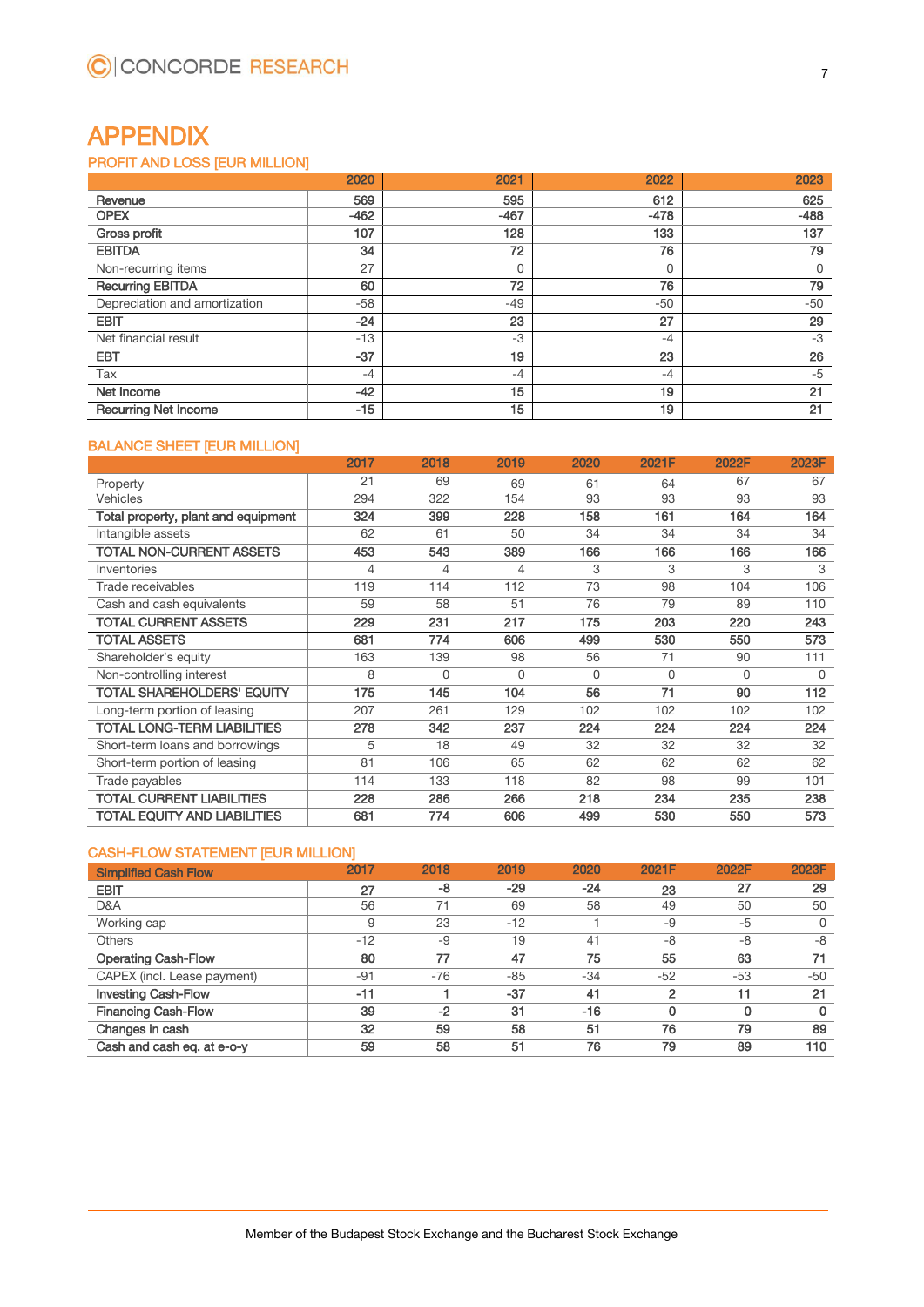## C CONCORDE RESEARCH

### KPIS

|                                  | 2017  | 2018    | 2019    | 2020     | 2021F   | 2022F       | 2023F    |
|----------------------------------|-------|---------|---------|----------|---------|-------------|----------|
| Price (HUF) (year-end)           | 4700  | 2 300   | 1 0 8 0 | 1700     | 2 3 7 0 | 2 3 7 0     | 2 3 7 0  |
| EURHUF (year-end)                | 309   | 319     | 330     | 363      | 365     | 365         | 365      |
| EPS (HUF)                        | 322   | $-377$  | $-780$  | $-858$   | 280     | 361         | 415      |
| EPS growth (%)                   | 99%   | $-217%$ | 107%    | 10%      | $-133%$ | 29%         | 15%      |
| EPS (EUR)                        | 1.0   | $-1.2$  | $-2.4$  | $-2.4$   | 0,8     | 1,0         | 1,1      |
| EPS growth (%)                   | 100%  | $-214%$ | 100%    | 0%       | $-132%$ | 29%         | 15%      |
| DPS (HUF)                        | 0.0   | 0.0     | 0.0     | 0.0      | 0,0     | 0,0         | 0,0      |
| DPS (EUR)                        | 0.0   | 0.0     | 0.0     | 0.0      | 0,0     | 0,0         | 0,0      |
| <b>BVPS (HUF)</b>                | 2923  | 2612    | 1931    | 1 1 5 2  | 1 4 3 9 | 1800        | 2 2 1 6  |
| BVPS growth (%)                  | 56%   | $-11%$  | $-26%$  | $-40%$   | 25%     | 25%         | 23%      |
| BVPS (EUR)                       | 9.5   | 8.2     | 5.9     | 3.2      | 3,9     | 4,9         | 6,1      |
| BVPS growth (%)                  | 57%   | $-13%$  | $-29%$  | $-46%$   | 24%     | 25%         | 23%      |
| <b>TBVPS (HUF)</b>               | 1833  | 1 508   | 1 0 0 6 | 449      | 732     | 1 0 9 3     | 1 508    |
| TBVPS growth (%)                 | 24%   | $-18%$  | $-33%$  | $-55%$   | 63%     | 49%         | 38%      |
| <b>TBVPS (EUR)</b>               | 5.9   | 4.7     | 3.0     | 1.2      | 2,0     | 3,0         | 4,1      |
| TBVPS growth (%)                 | 25%   | $-20%$  | $-36%$  | $-59%$   | 62%     | 49%         | 38%      |
| Total no. of shares (mln)        | 17.7  | 17.7    | 17.7    | 17.7     | 17,7    | 17,7        | 17,7     |
| Total no. of shares w/o Treasury | 17.4  | 17.4    | 17.5    | 17.5     | 17,5    | 17,5        | 17,5     |
| <b>Book Value</b>                | 167   | 145     | 104     | 56       | 70      | 87          | 107      |
| Tangible Book Value              | 105   | 84      | 54      | 22       | 35      | 53          | 73       |
| Market capitalization (EUR)      | 269   | 128     | 58      | 83       | 115     | 115         | 115      |
| -Cash & Equivalents              | $-59$ | $-58$   | $-51$   | $-76$    | $-77$   | $-87$       | $-107$   |
| +Minority                        | 8     | 0       | 0       | $\Omega$ | 0       | $\mathbf 0$ | $\Omega$ |
| +Total debt                      | 293   | 387     | 242     | 195      | 195     | 195         | 195      |
| Enterprise value                 | 512   | 457     | 249     | 202      | 233     | 224         | 204      |
| <b>Invested Capital</b>          | 535   | 596     | 405     | 343      | 356     | 374         | 394      |

Source: Concorde's estimate

### **BREAKDOWNS**

| <b>REVENUE BREAKDOWN</b>     | 2017 | 2018 | 2019 | 2020 | 2021F | 2022F | 2023F |
|------------------------------|------|------|------|------|-------|-------|-------|
| <b>ITS</b>                   | 74%  | 74%  | 69%  | 57%  | 57%   | 57%   | 57%   |
| <b>RCL</b>                   | 18%  | 18%  | 21%  | 30%  | 30%   | 30%   | 31%   |
| Insurance                    | 7%   | 8%   | 10%  | 13%  | 13%   | 12%   | 12%   |
| <b>EBITDA BREAKDOWN</b>      | 2017 | 2018 | 2019 | 2020 | 2021F | 2022F | 2023F |
| <b>ITS</b>                   | 72%  | 67%  | 48%  | 34%  | 42%   | 43%   | 43%   |
| <b>RCL</b>                   | 20%  | 23%  | 37%  | 50%  | 42%   | 42%   | 42%   |
| Profit margin                | 8%   | 10%  | 15%  | 16%  | 15%   | 14%   | 14%   |
| <b>EBIT BREAKDOWN</b>        | 2017 | 2018 | 2019 | 2020 | 2021F | 2022F | 2023F |
| <b>ITS</b>                   | 39%  | n.a  | n.a  | n.a  | n.a   | 1%    | 5%    |
| <b>RCL</b>                   | 35%  | n.a  | n.a  | n.a  | n.a   | 59%   | 57%   |
| Insurance                    | 25%  | n.a  | n.a  | n.a  | n.a   | 40%   | 38%   |
| <b>COST BREAKDOWN</b>        | 2017 | 2018 | 2019 | 2020 | 2021F | 2022F | 2023F |
| Direct wages                 | 16%  | 16%  | 17%  | 18%  | 19%   | 19%   | 19%   |
| Indirect wages               | 5%   | 5%   | 5%   | 6%   | 5%    | 5%    | 5%    |
| Fuel                         | 18%  | 18%  | 16%  | 12%  | 13%   | 13%   | 13%   |
| Toll & transit               | 17%  | 17%  | 16%  | 14%  | 15%   | 15%   | 15%   |
| Subcontractors & reinsurance | 22%  | 22%  | 17%  | 16%  | 21%   | 21%   | 21%   |
| Depreciation                 | 9%   | 9%   | 10%  | 10%  | 9%    | 8%    | 8%    |
| <b>Others</b>                | 12%  | 13%  | 19%  | 22%  | 19%   | 19%   | 19%   |

Source: Concorde's estimate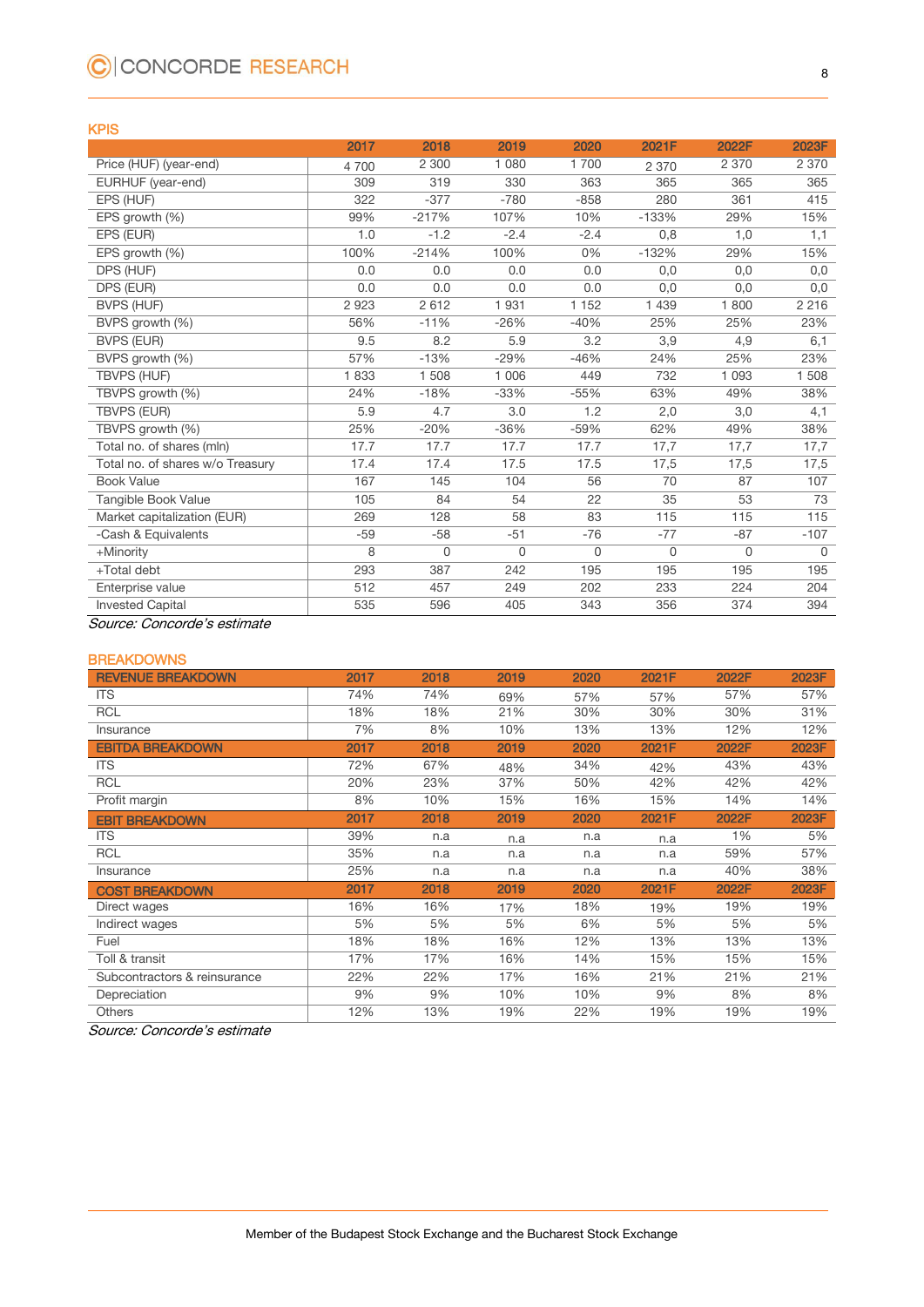### MARGINS, MULTIPLES, RATIOS

| <b>GROUP</b> margins             | 2017  | 2018           | 2019           | 2020        | 2021F        | 2022F | 2023F          |
|----------------------------------|-------|----------------|----------------|-------------|--------------|-------|----------------|
| Gross margin                     | 21%   | 17%            | 17%            | 19%         | 21%          | 22%   | 22%            |
| <b>EBITDA</b> margin             | 12%   | 8%             | 6%             | 6%          | 12%          | 12%   | 13%            |
| Adj. EBITDA margin               | 13%   | 9%             | 8%             | 11%         | 12%          | 12%   | 13%            |
| EBIT margin                      | 4%    | $-1%$          | $-4%$          | $-4%$       | 4%           | 4%    | 5%             |
| Profit margin                    | 3%    | $-3%$          | $-6%$          | $-7%$       | 3%           | 3%    | 3%             |
| <b>ITS margins</b>               | 2017  | 2018           | 2019           | 2020        | 2021F        | 2022F | 2023F          |
| Gross margin                     | 20%   | 16%            | 13%            | 13%         | 18%          | 18%   | 19%            |
| EBITDA margin                    | 11%   | 7%             | 2%             | $-2%$       | 9%           | 9%    | 10%            |
| Adj. EBITDA margin               | 12%   | 8%             | 6%             | 6%          | 9%           | 9%    | 10%            |
| <b>EBIT</b> margin               | 2%    | $-4%$          | $-9%$          | $-14%$      | $-1%$        | 0%    | 0%             |
| Profit margin                    | 1%    | $-5%$          | $-10%$         | $-16%$      | $-2%$        | $-1%$ | $-1%$          |
| <b>RCL margins</b>               | 2017  | 2018           | 2019           | 2020        | 2021F        | 2022F | 2023F          |
| Gross margin                     | 27%   | 22%            | 28%            | 31%         | 29%          | 29%   | 29%            |
| EBITDA margin                    | 14%   | 11%            | 14%            | 18%         | 17%          | 17%   | 17%            |
| EBIT margin                      | 8%    | 4%             | 3%             | 8%          | 8%           | 8%    | 9%             |
| Profit margin                    | 6%    | $1\%$          | 0%             | 1%          | 6%           | 7%    | 7%             |
| <b>Insurance margins</b>         | 2017  | 2018           | 2019           | 2020        | 2021F        | 2022F | 2023F          |
| Gross margin                     | 14%   | 13%            | 15%            | 14%         | 17%          | 17%   | 17%            |
| EBITDA margin                    | 14%   | 11%            | 13%            | 13%         | 15%          | 14%   | 14%            |
| EBIT margin                      | 13%   | 11%            | 13%            | 13%         | 14%          | 14%   | 14%            |
| Profit margin                    | 10%   | 9%             | 11%            | 12%         | 13%          | 13%   | 13%            |
|                                  | 2017  | 2018           | 2019           | 2020        | 2021F        | 2022F | 2022F          |
| <b>Multiples</b>                 | 14.6x |                |                |             |              | 6,6x  | 5,7x           |
| P/E<br>P/BV                      | 1.6x  | n.a<br>0.9x    | n.a<br>0.6x    | n.a<br>1.5x | 8,5x<br>1,6x | 1,3x  | 1,1x           |
| P/TBV                            | 2.6x  | 1.5x           | 1.1x           | 3.8x        | 3,2x         | 2,2x  |                |
| EV/CF                            | 1.1x  |                |                |             |              |       | 1,6x           |
|                                  |       | 4.6x           | n.a            | 0.2x        | 10,3x        | 1,2x  | 0,5x           |
| EV/sales                         | 0.8x  | 0.6x           | 0.4x           | 0.4x        | 0,4x         | 0,4x  | 0,3x           |
| EV/EBITDA                        | 6.2x  | 8.0x           | 6.2x           | 6.0x        | 3,3x         | 3,0x  | 2,6x           |
| Dividend yield (%)               | 0%    | 0%             | 0%             | 0%          | 0%           | $0\%$ | 0%             |
| FCF yield (%)                    | 10%   | 4%             | $-57%$         | 50%         | 1%           | 8%    | 17%            |
| <b>Ratios</b>                    | 2017  | 2018           | 2019           | 2020        | 2021F        | 2022F | 2023F          |
| Sales growth (%)                 | 18%   | 9%             | $-5%$          | $-18%$      | 4%           | 3%    | 2%             |
| ROE (%)                          | 13%   | $-13%$         | $-34%$         | $-52%$      | 24%          | 23%   | 21%            |
| <b>ROA</b> (%)                   | 3%    | $-3%$          | $-6%$          | $-8%$       | 3%           | 3%    | 4%             |
| ROIC (%)                         | 5%    | $-1%$          | $-5%$          | $-6%$       | 6%           | 6%    | 7%             |
| Net debt/EBITDA (x)              | 2.7x  | 5.1x           | 3.3x           | 2.0x        | 1.6x         | 1.4x  | 1.1x           |
| Net debt (mn EUR)                | 234   | 327            | 191            | 119         | 117          | 106   | 85             |
| CAPEX/Depreciation (x)           | 1.2x  | 1.3x           | 1.5x           | 0.6x        | 1.1x         | 1.1x  | 1.0x           |
| Depreciation/Sales (%)           | 8%    | 9%             | 10%            | 10%         | 8%           | 8%    | 8%             |
| <b>Liquidity</b>                 | 2017  | 2018           | 2019           | 2020        | 2021F        | 2022F | 2023F          |
| Current ratio                    | 1.0x  | 0.8x           | 0.8x           | 0.8x        | 0.9x         | 0.9x  | 1.0x           |
| Interest cover                   | 5.8x  | $-1.9x$        | $-5.5x$        | $-6.1x$     | 6.5x         | 7.6x  | 8.4x           |
| Quick ratio                      | 0.8x  | 0.6x           | 0.6x           | 0.7x        | 0.8x         | 0.8x  | 0.9x           |
| Net debt/Equity ratio            | 1.3x  | 2.3x           | 1.8x           | 2.1x        | 1.6x         | 1.2x  | 0.8x           |
| <b>Working Cap turnover days</b> | 2017  | 2018           | 2019           | 2020        | 2021F        | 2022F | 2023F          |
| Inventories                      | 2     | $\overline{2}$ | $\overline{2}$ | 2           | 2            | 2     | $\overline{2}$ |
| Receivables                      | 65    | 57             | 59             | 47          | 60           | 62    | 62             |
| Payables                         | 71    | 72             | 66             | 56          | 60           | 59    | 59             |
| Avg. returns [in EUR ths]        | 2017  | 2018           | 2019           | 2020        | 2021F        | 2022F | 2022F          |
| <b>ITS EBITDA/Truck</b>          | 19    | 12             | 8              | 9           | 15           | 16    | 17             |
| <b>RCL EBITDA/Truck</b>          | 26    | 20             | 27             | 38          | 38           | 40    | 41             |
| ITS Own Fleet Sales/Truck        | 118   | 116            | 113            | 111         | 130          | 134   | 136            |
| <b>RCL Own Fleet Sales/Truck</b> | 80    | 79             | 82             | 80          | 79           | 81    | 82             |

Source: Concorde's estimate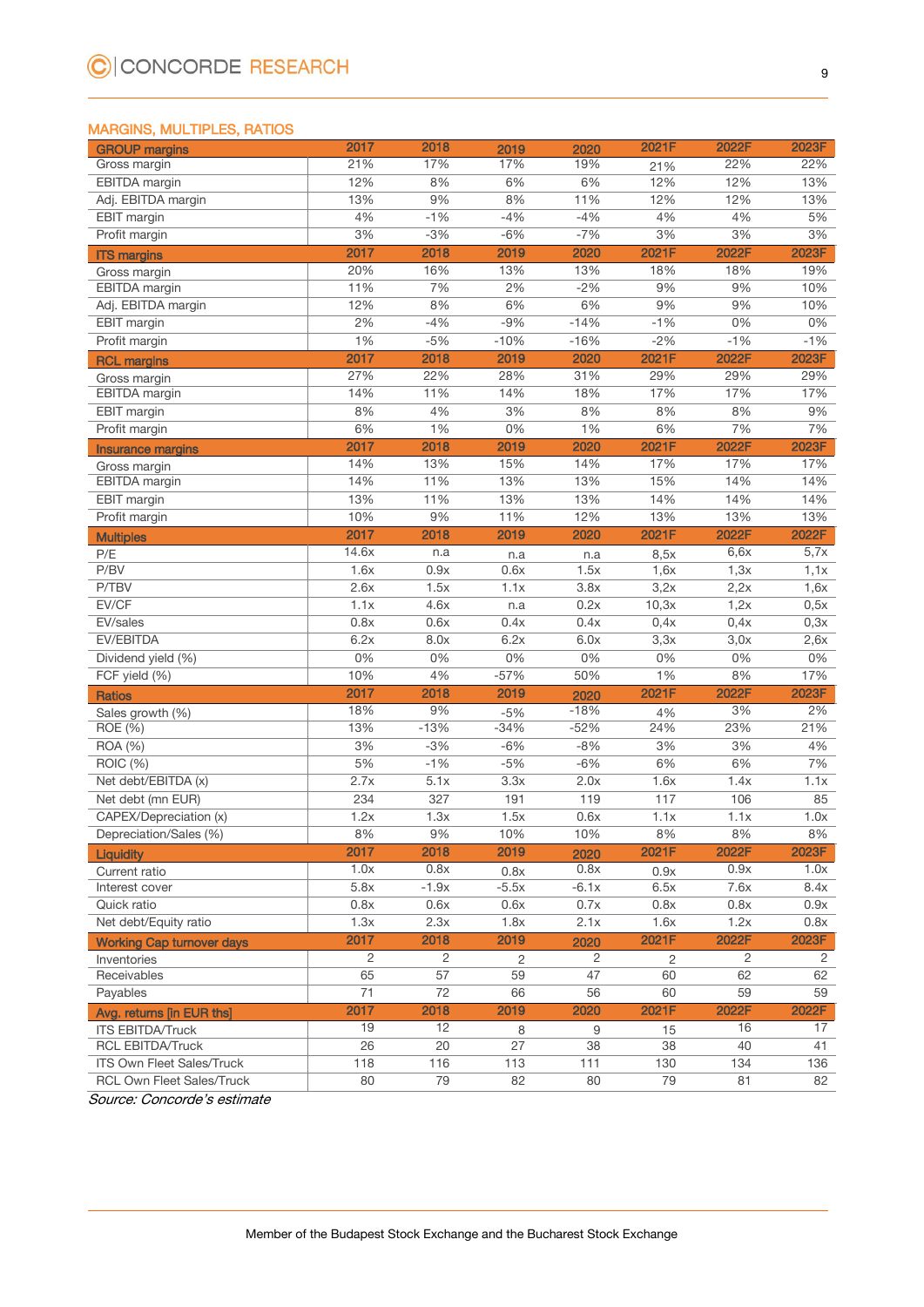Concorde Securities Ltd. does and seeks to do business with companies covered in its research reports. As a result, investors should be aware that the firm may have a conflict of interests that could affect the objectivity of this report. Investors should consider this report as only a single factor in making their investment decision. For analysts' certification and other important disclosures, please refer to the "Disclaimer" section at the end of this report.

### DISCLAIMER I.

This research report has been prepared by Concorde Securities Ltd., a full-service Hungarian investment banking, investment management and brokerage firm. Concorde Securities Ltd. is under the supervision of the National Bank of Hungary in its capacity as financial supervisory authority.

Concorde Securities Ltd. is registered in Hungary and does not have any subsidiaries, branches or offices outside of Hungary. Therefore we are not allowed to provide direct investment banking services to US investors and restrictions may apply to our potential investment banking services according to your country's jurisdiction.

Our salespeople, traders and other professionals may provide oral or written market commentary or trading strategies to our clients that reflect opinions that are their own and may be contrary to the opinions expressed in our research products, and our proprietary trading and investing businesses may make investment decisions that are inconsistent with the recommendations expressed by our analysts or traders.

Our research, sales and trading professionals are paid based on the profitability of the respective divisions of Concorde Securities Ltd., which from time-to-time may include revenues from the firm's capital market activity. Concorde Securities Ltd. does not prohibit analysts, salespeople and traders from maintaining a financial interest in the securities or futures of any companies that they cover or trade on their clients' behalf in strict compliance with the Hungarian Capital Markets Act.

### ANALYSTS CERTIFICATION

The research analysts undersigned and responsible for the preparation of this report hereby certify that (i) the views expressed in this research report accurately reflect their personal views about any and all of the securities or issuers referred to in this research report; (ii) no part of the analysts' compensation was, is or will be directly or indirectly related to the specific recommendation or views expressed in this report and (iii) no part of their compensation is tied to any specific investment transactions performed by Concorde Securities Ltd.

Name and job title of individuals involved in the production of this report are disclosed at the end of this report.

Concorde Securities Ltd. is a leading manager and underwriter of Hungarian equity offerings. We have investment banking and other business relations with a substantial percentage of the companies traded on the Budapest Stock Exchange and covered by our research department. Concorde Securities Ltd, its directors and employees may have a position in these securities, which may change at any time.

Concorde Securities Ltd. acted as Lead Manager of the private and public share placement of the shares of FHB in 2003, Masterplast in 2012 and Duna House in 2016. Concorde Securities Ltd. acted as the Co-lead Manager of Gedeon Richter's exchangeable bond issue in September 2004. Concorde Securities Ltd. has provided financial advice to Magyar Telekom.

| Rating                 | <b>Trigger</b>                                                                                                                                           |
|------------------------|----------------------------------------------------------------------------------------------------------------------------------------------------------|
| Buy                    | Total return is expected to exceed 20% in the next 12 months                                                                                             |
| Accumulate             | Total return is expected to be in the range of 10-20%                                                                                                    |
| Neutral                | Total return is expected to be in the range of 10%-(-10%)                                                                                                |
| Reduce                 | Total return is expected to be in the range of -10-(-20%)                                                                                                |
| Sell                   | Total return is expected to be lower than -20%                                                                                                           |
| <b>Under Revision</b>  | The stock is put Under Revision if the covering analyst considers new information<br>may change the valuation materially and if this may take more time. |
| Coverage in transition | Coverage in transition rating is assigned to a stock if there is a change in analyst.                                                                    |

### EXPLANATION OF RATINGS AND METHODOLOGY